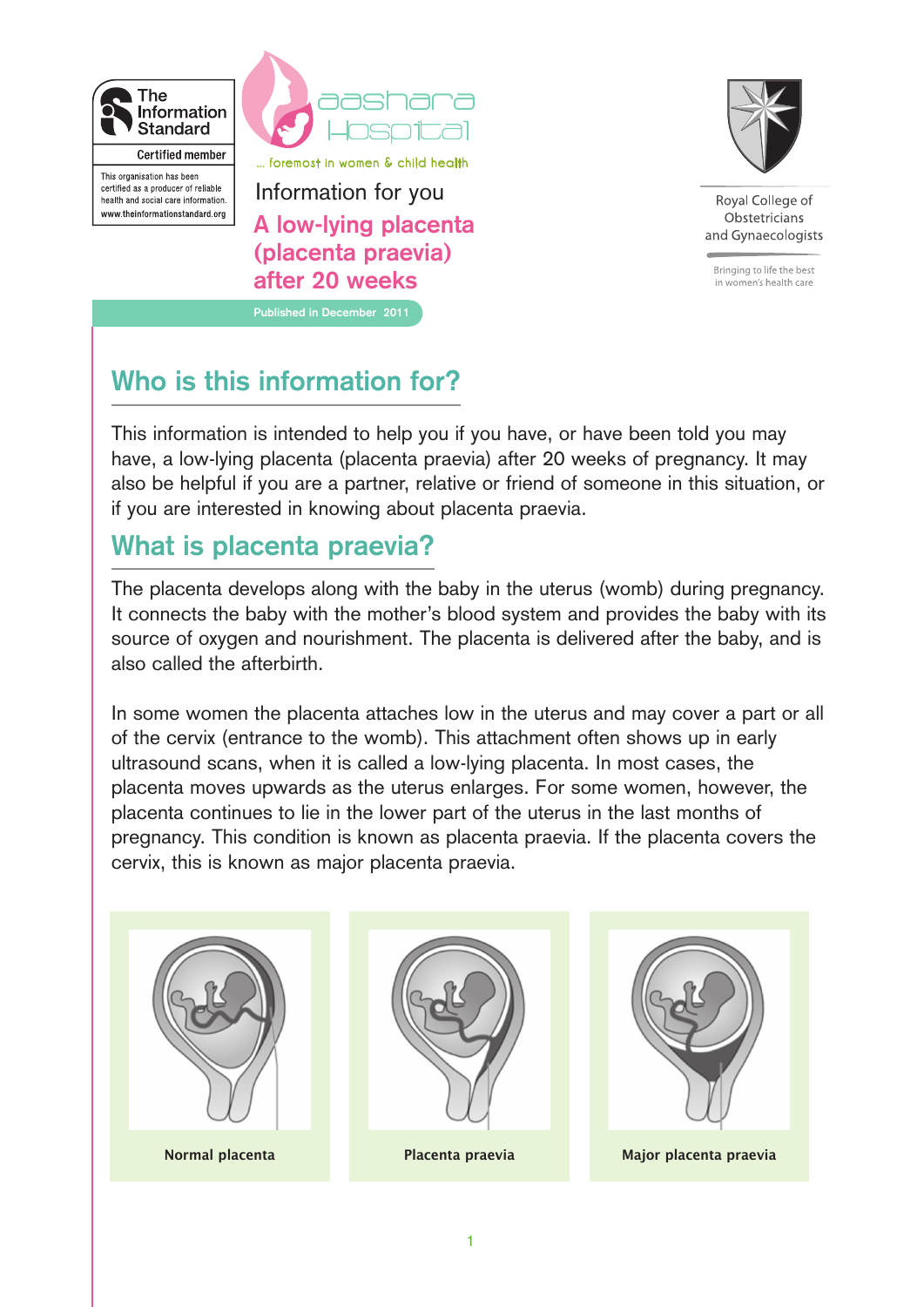

# **What are the risks to me and my baby?**

Because the placenta is in the lower part of the womb, there is a risk that you may bleed in the second half of pregnancy. Bleeding from placenta praevia can be heavy, and so put the life of the mother and baby at risk. However deaths from placenta praevia are rare.

You are more likely to need a caesarean section because the placenta is in the way of your baby being born.

### **How is placenta praevia diagnosed?**

A low-lying placenta may be suspected during the routine 20-week ultrasound scan. Most women who have a low-lying placenta at the routine 20-week scan will not go on to have a low-lying placenta later in the pregnancy – only 1 in 10 (10%) go on to have a placenta praevia. Overall this is a very small percentage of pregnant women.

However if you have had a caesarean section before, the placenta is less likely to move upwards, and half (50%) of women who have had a caesarean section and have a low-lying placenta at the routine 20 week scan will go on to have placenta praevia.

The best way to confirm whether or not you have placenta praevia is with a transvaginal ultrasound scan (where the probe is placed inside the vagina). This is safe for you and your baby.

Placenta praevia may be suspected if you have bleeding in the second half of pregnancy. The bleeding is usually painless and may occur after sexual intercourse.

Occasionally, placenta praevia may be suspected later in pregnancy if the baby is found to be lying in an unusual position, for example bottom first (breech) or lying across the womb (transverse).

# **What extra antenatal care can I expect if I have a low-lying placenta?**

If your placenta remains low-lying in the second half of pregnancy, you will have at least one more scan to check whether the position of the placenta has moved with the development and stretching of the uterus.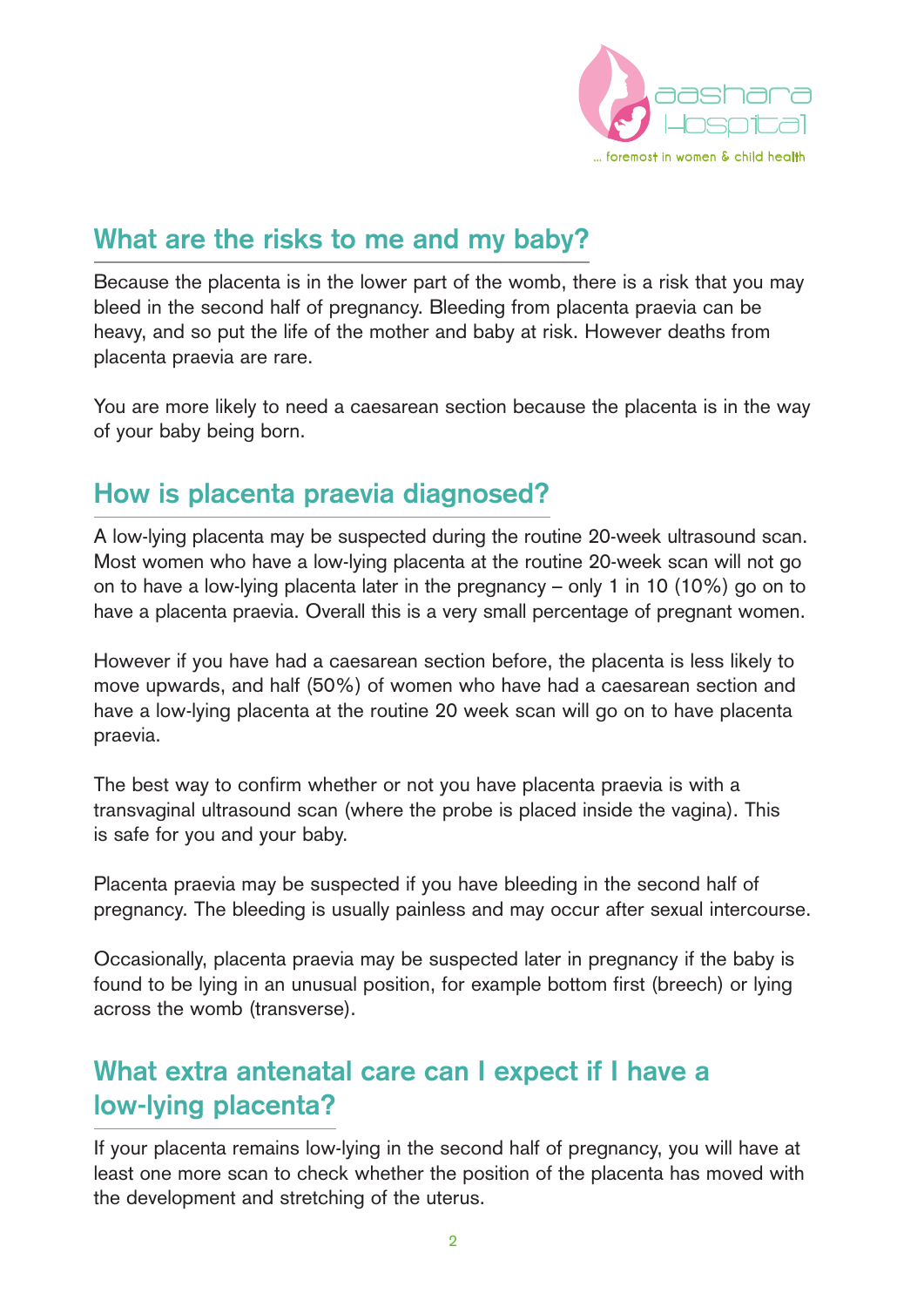

If your placenta does not cover the cervix and you have no bleeding during your pregnancy, your repeat ultrasound scan should be at 36 weeks. However, a repeat ultrasound is recommended at 32 weeks if:

- your placenta covers the cervix at the 20-week scan
- you have had a caesarean section before and your placenta is low-lying at the front part of the uterus.

Additional care will be given based on your individual circumstances. If you have major placenta praevia (the placenta covers the cervix) you may be offered admission to hospital after 34 weeks of pregnancy. Even if you have had no symptoms before, there is a small risk that you could bleed suddenly and severely, which may mean that you need an urgent caesarean section.

You should always contact the hospital if you have a low-lying placenta and you have any bleeding, contractions or pain.

If your placenta praevia is confirmed, you and your partner should have the opportunity to discuss the options for delivery with your doctor. Depending on your circumstances, you may be advised to have a planned caesarean section.

In a few instances, a blood transfusion is essential to save your life and the life of your baby. If you feel that you could never accept a blood transfusion, then you should explain this to your obstetrician and midwife as early as possible. You can then discuss any objections or particular questions that you may have.

You may need to have your baby in a hospital which has additional expertise available, should the need arise.

#### **What will happen at the birth?**

Your healthcare team will recommend the best way for you to give birth based on your own individual circumstances. If you have a major placenta praevia, your baby will need to be delivered by caesarean section. If the edge of your placenta is less than 2 centimetres from the entrance to the cervix on your scan at 32 to 36 weeks, you are still likely to need a caesarean section. A consultant obstetrician and anaesthetist should be in attendance at the time of your delivery. This is particularly important if you have previously had a caesarean section.

Unless there is severe bleeding or another indication, delivery by caesarean section should be performed after 38 weeks. You will usually have a course of antenatal corticosteroids to help your baby (see RCOG Patient Information: Corticosteroids in pregnancy to reduce complications from being born premature).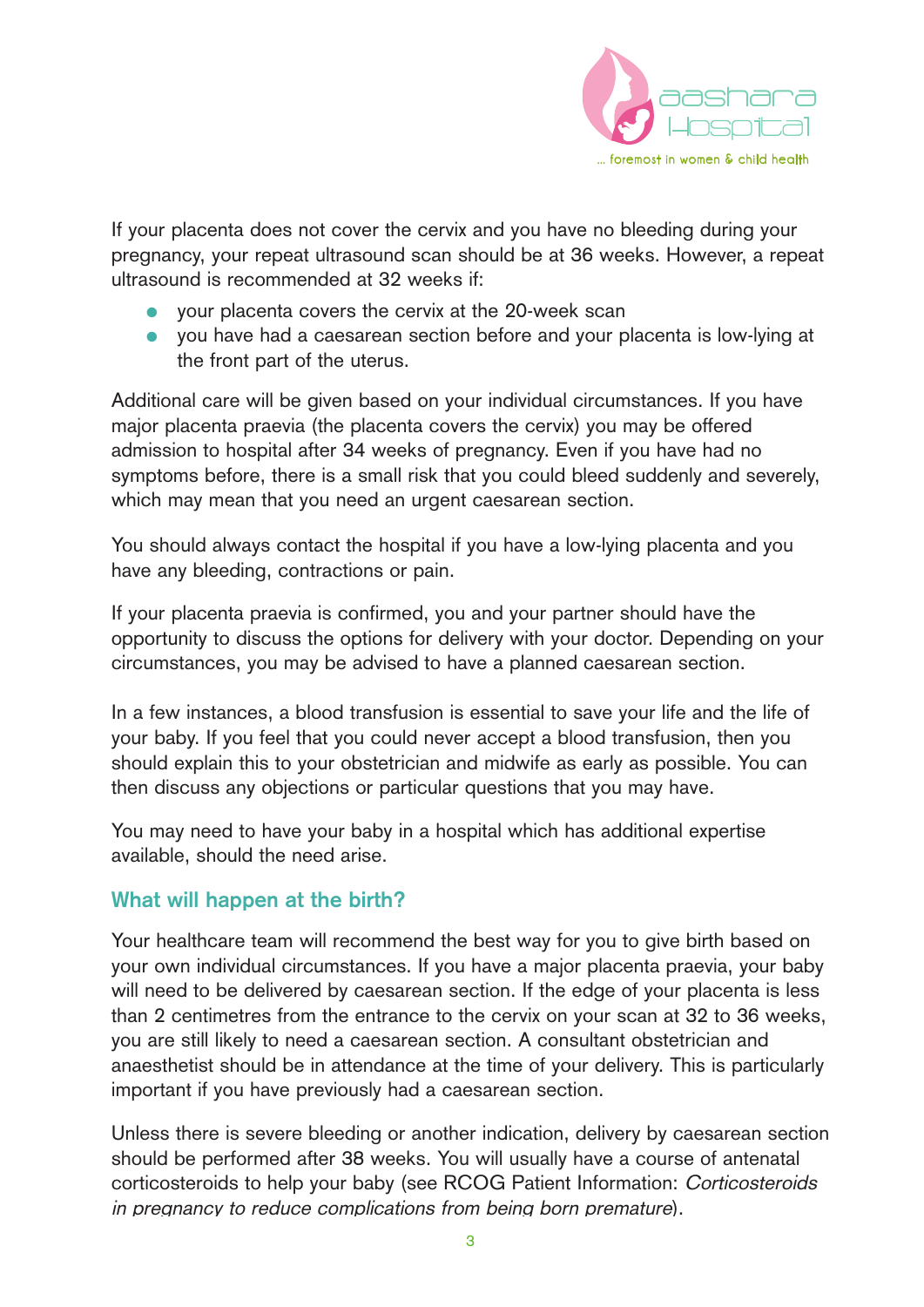

Your anaesthetist will discuss the options for anaesthesia if you need a caesarean section. You may need to have a general anaesthetic, especially in an emergency situation.

If you have a placenta praevia, you are more likely to need a blood transfusion. Blood supplies should be available, as necessary, for your individual circumstances.

In extreme cases, if the bleeding continues and cannot be controlled, a hysterectomy (removal of the womb) may be the only means of controlling the bleeding.

If there is bleeding before your due date, you may have to be delivered earlier than planned.

### **What is placenta accreta?**

Rarely, placenta praevia may be complicated by a problem known as placenta accreta. This is when the placenta grows into the muscle of the uterus, making separation at the time of birth difficult. Placenta accreta is more commonly found in women with placenta praevia who have previously had a caesarean section.

Placenta accreta may be suspected in the antenatal period when undergoing an ultrasound scan, but while additional tests such as magnetic resonance imaging (MRI) scans may help with the diagnosis, your doctor will only be able to tell for sure if you have this condition at the time of your caesarean section.

Placenta accreta causes bleeding when an attempt is made to remove your placenta. The bleeding may be severe and you may require a hysterectomy (removal of the womb) to stop the bleeding. It may be possible to leave the placenta in place after birth, to allow it to absorb over a few weeks and months. Unfortunately this latter type of treatment is not always successful and some women will still need a hysterectomy.

If placenta accreta is suspected before your baby is born, your doctor will discuss your options and the extra care that you will need at delivery. Delivery may be planned earlier – for example between 36 and 37 weeks, depending on individual circumstances. You may need to have your baby in a hospital which has additional facilities such as interventional radiology available. Your consultant will discuss this with you.

# **Is there anything else I should know?**

● You may be advised to avoid having sexual intercourse during pregnancy, particularly if you have been bleeding.